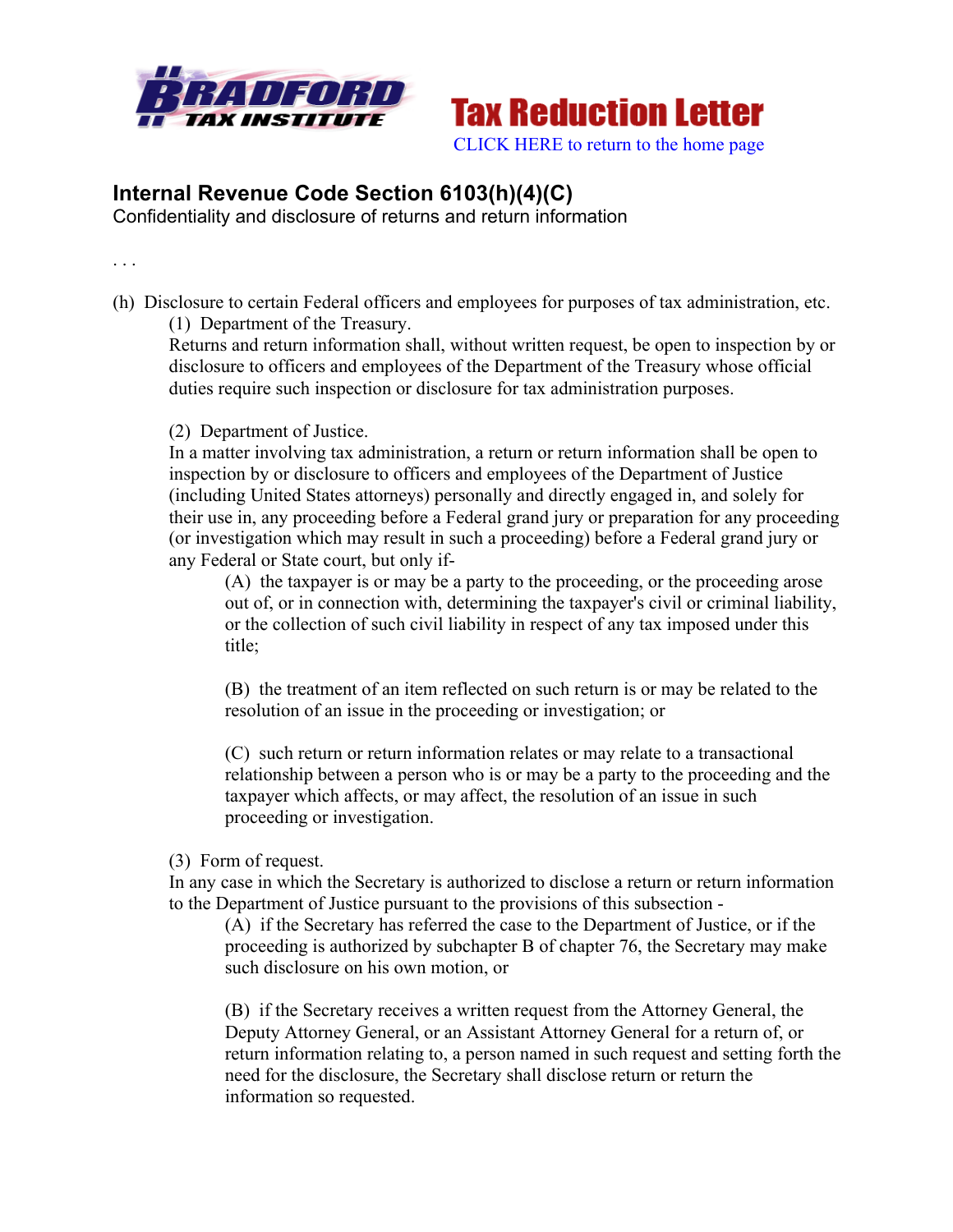(4) Disclosure in judicial and administrative tax proceedings.

A return or return information may be disclosed in a Federal or State judicial or administrative proceeding pertaining to tax administration, but only-

(A) if the taxpayer is a party to the proceeding, or the proceeding arose out of, or in connection with, determining the taxpayer's civil or criminal liability, or the collection of such civil liability, in respect of any tax imposed under this title;

(B) if the treatment of an item reflected on such return is directly related to the resolution of an issue in the proceeding;

(C) if such return or return information directly relates to a transactional relationship between a person who is a party to the proceeding and the taxpayer which directly affects the resolution of an issue in the proceeding; or

(D) to the extent required by order of a court pursuant to section 3500 of title 18, United States Code or rule 16 of the Federal Rules of Criminal Procedure, such court being authorized in the issuance of such order to give due consideration to congressional policy favoring the confidentiality of returns and return information as set forth in this title.

However, such return or return information shall not be disclosed as provided in subparagraph  $(A)$ ,  $(B)$ , or  $(C)$  if the Secretary determines that such disclosure would identify a confidential informant or seriously impair a civil or criminal tax investigation.

(5) Withholding of tax from Social Security benefits.

Upon written request of the payor agency, the Secretary may disclose available return information from the master files of the Internal Revenue Service with respect to the address and status of an individual as a nonresident alien or as a citizen or resident of the United States to the Social Security Administration or the Railroad Retirement Board (whichever is appropriate) for purposes of carrying out its responsibilities for withholding tax under section 1441 from social security benefits (as defined in section 86(d) ).

(6) Internal Revenue Service Oversight Board.

(A) In general. Notwithstanding paragraph (1) , and except as provided in subparagraph (B) , no return or return information may be disclosed to any member of the Oversight Board described in subparagraph (A) or (D) of section 7802(b)(1) or to any employee or detailee of such Board by reason of their service with the Board. Any request for information not permitted to be disclosed under the preceding sentence, and any contact relating to a specific taxpayer, made by any such individual to an officer or employee of the Internal Revenue Service shall be reported by such officer or employee to the Secretary, the Treasury Inspector General for Tax Administration, and the Joint Committee on Taxation.

(B) Exception for reports to the board. If-

(i) the Commissioner or the Treasury Inspector General for Tax Administration prepares any report or other matter for the Oversight Board in order to assist the Board in carrying out its duties; and